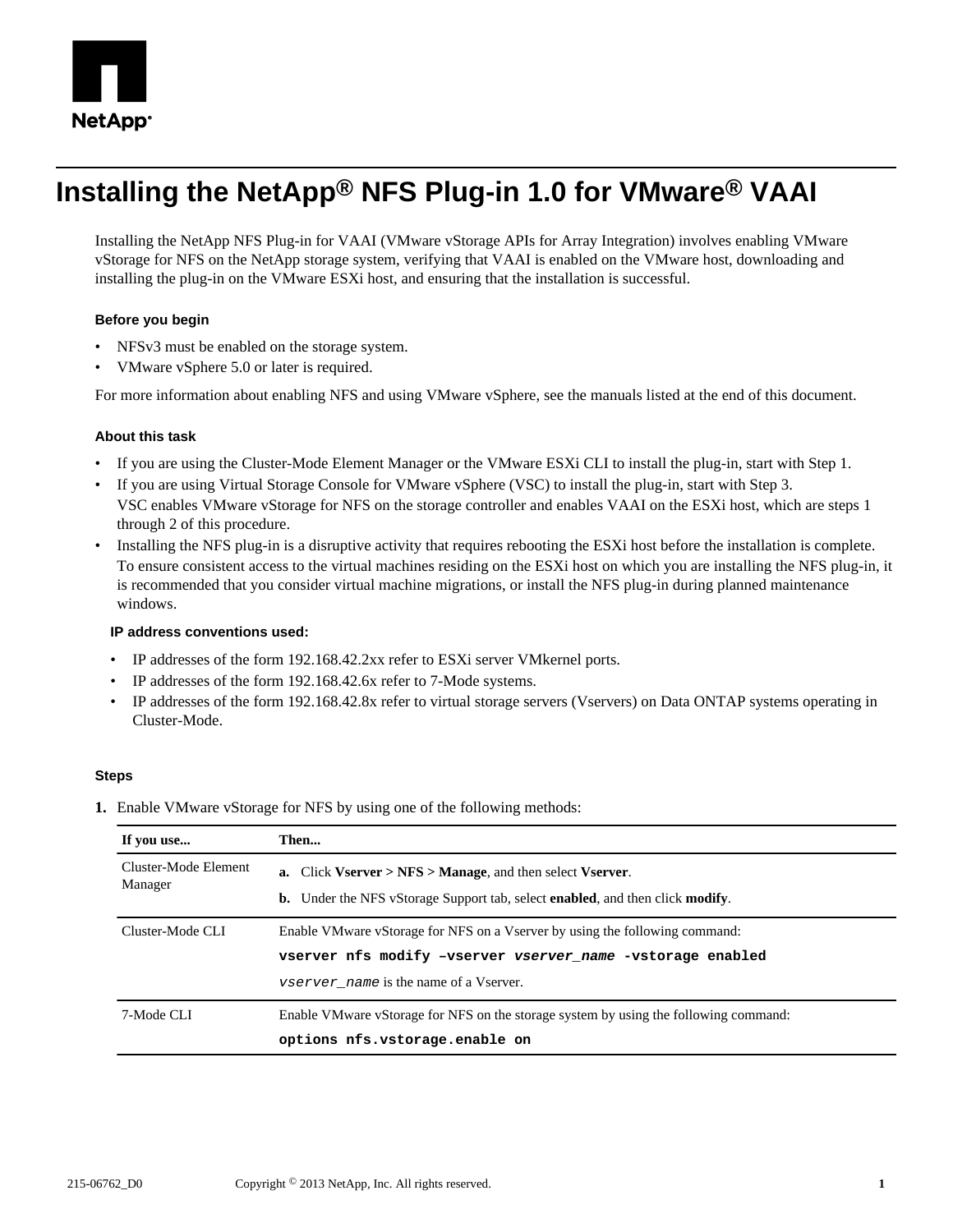| If you use                     | Then                                                                                                                          |
|--------------------------------|-------------------------------------------------------------------------------------------------------------------------------|
| 7-Mode CLI for vFiler<br>units | Enable VMware vStorage for NFS on the MultiStore vFiler unit hosting VMware NFS datastores by using<br>the following command: |
|                                | vfiler run vfiler name options nfs.vstorage.enable on                                                                         |

**2.** Verify that VAAI is enabled on each ESXi host.

In VMware vSphere 5.0 and later, VAAI is enabled by default.

| If you use Then                                                                                      |                              |                                                                                                                                                                                                                    |  |
|------------------------------------------------------------------------------------------------------|------------------------------|--------------------------------------------------------------------------------------------------------------------------------------------------------------------------------------------------------------------|--|
| VMware<br>ESXi CLI                                                                                   |                              | a. Enter the following commands to verify that VAAI is enabled:                                                                                                                                                    |  |
|                                                                                                      |                              | esxcfg-advcfg -g /DataMover/HardwareAcceleratedMove                                                                                                                                                                |  |
|                                                                                                      |                              | esxcfg-advcfg -g /DataMover/HardwareAcceleratedInit<br>If VAAI is enabled, these commands produce the following output:                                                                                            |  |
|                                                                                                      |                              | esxcfq-advcfq -q /DataMover/HardwareAcceleratedMove<br>$\sim$ #<br>Value of HardwareAcceleratedMove is 1<br>~ # esxcfq-advcfq -q /DataMover/HardwareAcceleratedInit<br>Value of HardwareAcceleratedInit is 1       |  |
|                                                                                                      |                              | <b>b.</b> If VAAI is not enabled, enter the following commands to enable VAAI:                                                                                                                                     |  |
|                                                                                                      |                              | esxcfg-advcfg -s 1 /DataMover/HardwareAcceleratedInit                                                                                                                                                              |  |
|                                                                                                      |                              | esxcfg-advcfg -s 1 /DataMover/HardwareAcceleratedMove<br>These commands produce the following output:                                                                                                              |  |
|                                                                                                      |                              | $\sim$ # esxcfq-advcfq -s 1 /DataMover/HardwareAcceleratedInit<br>Value of HardwareAcceleratedInit is 1<br>$\sim$ # esxcfq-advcfq -s 1 /DataMover/HardwareAcceleratedMove<br>Value of HardwareAcceleratedMove is 1 |  |
| vSphere<br>Client                                                                                    | a.                           | Using the vSphere client, log in to the vCenter server.                                                                                                                                                            |  |
|                                                                                                      |                              | <b>b.</b> For each ESXi server, click the server name.                                                                                                                                                             |  |
|                                                                                                      |                              | c. In the Software section of the Configuration tab, click Advanced Settings.                                                                                                                                      |  |
|                                                                                                      |                              | d. Select DataMover, and ensure that the DataMover. HardwareAcceleratedMove and<br>DataMover. HardwareAcceleratedInit parameters are set to 1.                                                                     |  |
|                                                                                                      |                              | 3. Download the NetApp NFS Plug-in for VMware VAAI:                                                                                                                                                                |  |
|                                                                                                      |                              | a) Go to the <b>Software Download</b> page at <i>support.netapp.com/NOW/cgi-bin/software.</i>                                                                                                                      |  |
|                                                                                                      |                              | b) Scroll down and click NetApp NFS Plug-in for VMware VAAI.                                                                                                                                                       |  |
|                                                                                                      | c) Select the ESXi platform. |                                                                                                                                                                                                                    |  |
| d) Download either the offline bundle $(.zip)$ or online bundle $(.vib)$ of the most recent plug-in. |                              |                                                                                                                                                                                                                    |  |

- 
- **4.** Install the plug-in on the ESXi host by using one of the following three methods:

| To                                     | Then                                                                                 |
|----------------------------------------|--------------------------------------------------------------------------------------|
| Install the                            | Enter the following command:                                                         |
| online bundle<br>using the<br>ESXi CLI | ~ # esxcli software vib install -v http_path                                         |
|                                        | http path is the path to the online bundle $(xib)$ , which must be available online. |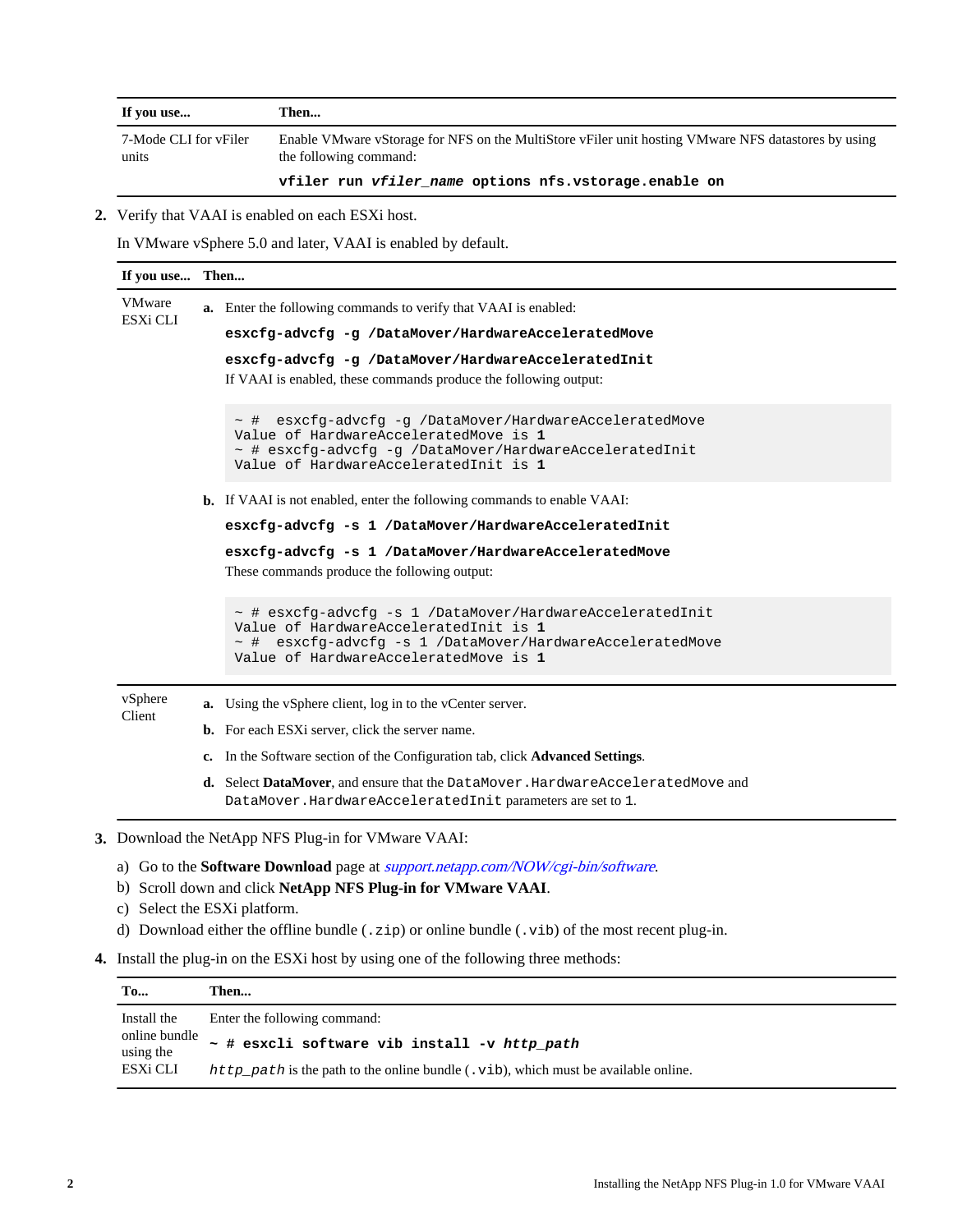| <b>To</b>                                              |          | Then                                                                                                                                                                                                                                                                                                                                                                                                                                                                                                                                                                                                                                                                                                                                                                                                                                                           |
|--------------------------------------------------------|----------|----------------------------------------------------------------------------------------------------------------------------------------------------------------------------------------------------------------------------------------------------------------------------------------------------------------------------------------------------------------------------------------------------------------------------------------------------------------------------------------------------------------------------------------------------------------------------------------------------------------------------------------------------------------------------------------------------------------------------------------------------------------------------------------------------------------------------------------------------------------|
| Install the<br>offline<br>bundle using<br>the ESXi CLI |          | <b>a.</b> Copy the offline bundle to the ESXi host, or to a common datastore accessible by all ESXi hosts.<br><b>b.</b> Enter the following command to list the contents of the offline bundle and verify the plug-in version:<br>~ # esxcli software sources vib list -d file:///path_offline_bundle.zip<br>In the following output examples, the version and release date of the plug-in are for illustration purposes. The most<br>recent version and release date of the plug-in might be different from what is shown. path_offline_bundle is<br>the file name and full path of the offline bundle, and plugin_name is the name of the NFS plug-in.<br>The following output is displayed when you enter this command:<br>$\sim$ # esxcli software sources vib list -d file:///NetAppNasPlugin.v18.zip<br>Version Vendor Rel Date Acceptance Level<br>Name |
|                                                        |          | NetAppNasPlugin 1.0-018 NetApp 2012-04-29 VMwareAccepted<br>c. Enter the following command to install the plug-in from the offline bundle:<br>esxcli software vib install -n plugin name -d file:///path offline bundle.zip<br>The following output is displayed when you enter this command:                                                                                                                                                                                                                                                                                                                                                                                                                                                                                                                                                                  |
|                                                        |          | $\sim$ # esxcli software vib install -n NetAppNasPlugin -d file:///<br>NetAppNasPlugin.v18.zip<br>Message: The update completed successfully, but the system needs to be<br>rebooted for the changes to be effective.<br>Reboot Required: true VIBs Installed:<br>NetApp_bootbank_NetAppNasPlugin_1.0-018<br>VIBs Removed:<br>VIBs Skipped:<br>$\sim$ #                                                                                                                                                                                                                                                                                                                                                                                                                                                                                                        |
| Use VSC to<br>install the<br>plug-in                   |          | <b>a.</b> Extract the offline bundle in . zip format.<br><b>b.</b> Copy the plug-in vib file, NetAppNasPlugin. vib, to the VSC installation directory.<br>The path name is $VSC\_installation\_directory \text{etc} \text{vsc} \text{, where}$<br>VSC_installation_directory is the directory where you installed VSC.<br>The default directory path is C:\Program Files\NetApp\Virtual Storage Console\. For example, if<br>you are using the default installation directory, the path to the NetAppNasPlugin. vib file is C:\Program<br>Files\Virtual Storage Console\etc\vsc\web\NetAppNasPlugin.vib.However, VSC lets you<br>change that directory.<br>c. Check that the file name of the . vib file that you downloaded matches the predefined name that VSC uses:<br>NetAppNasPlugin.vib                                                                 |
|                                                        |          | If the file name does not match the predefined name, rename the .vib file. You do not need to restart the VSC client<br>or the NetApp vSphere Plug-in Framework (NVPF) service.<br>d. Go to the NFS Plug-in for VMware VAAI section of the Tools panel of Monitoring and Host Configuration, and then<br>click Install to Host.                                                                                                                                                                                                                                                                                                                                                                                                                                                                                                                                |
|                                                        | e.<br>f. | In the pop-up box, specify the ESXi hosts on which you want to install the plug-in.<br>Click OK.<br>The Monitoring and Host Configuration capability automatically installs the plug-in on the hosts that you specified.                                                                                                                                                                                                                                                                                                                                                                                                                                                                                                                                                                                                                                       |

**<sup>5.</sup>** Reboot the ESXi host to complete the installation.

However, the storage system does not need to be rebooted.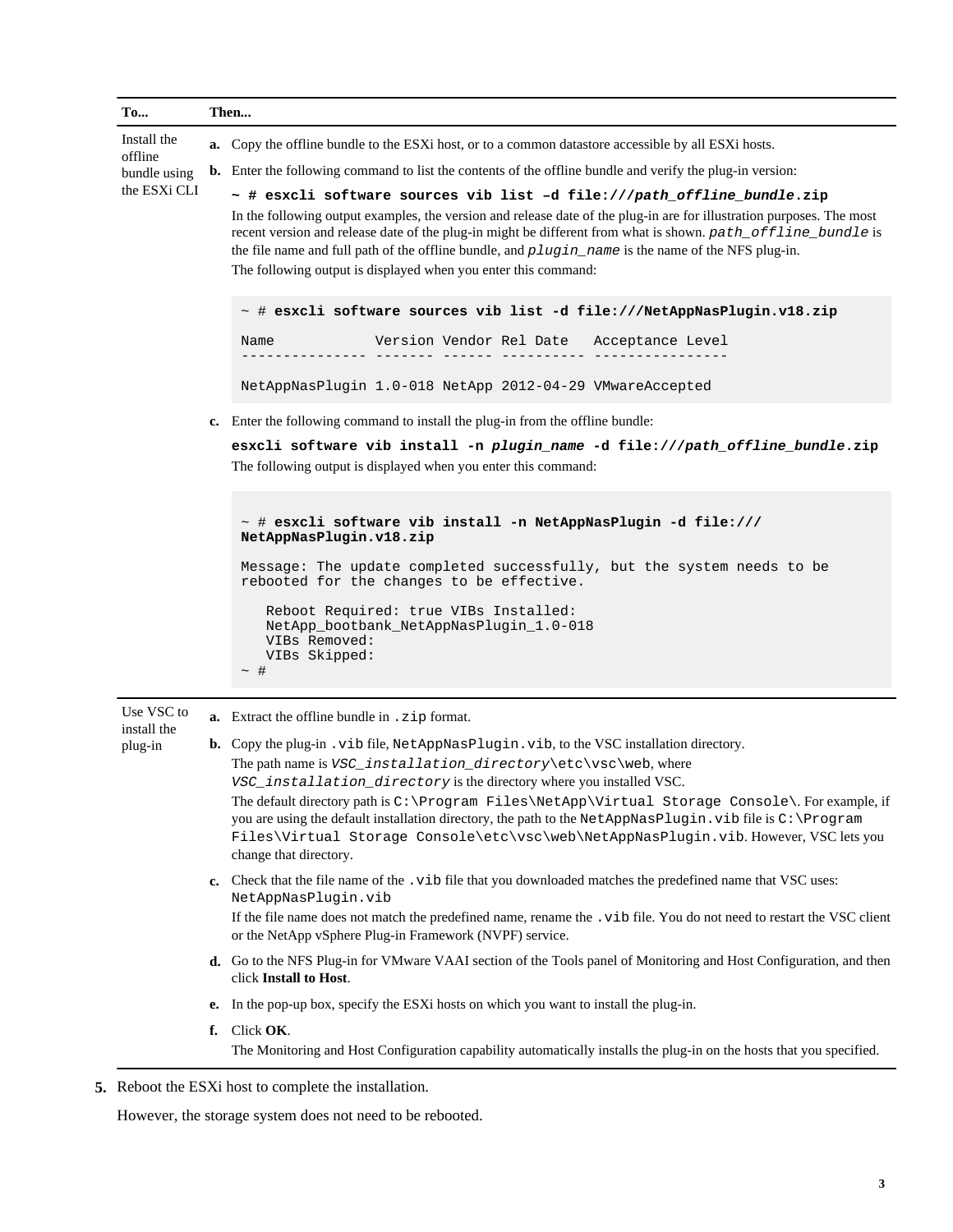**6.** Verify that the plug-in was successfully installed on the host by entering the following command at the VMware ESXi command line:

#### **~ # esxcli software vib list | more**

The plug-in works automatically following the installation and reboot.

The following output is displayed when you enter this command:

```
Name Version Vendor Acceptance Level Install Date
--------------- -------- ------ ------------------ ------------
NetAppNasPlugin 1.0-018 NetApp VMwareAccepted 2012-04-29
~ # esxcli software vib get|more
NetApp_bootbank_NetAppNasPlugin_1.0-018
   Name: NetAppNasPlugin
    Version: 1.0-018
    Type: bootbank
    Vendor: NetApp
   Acceptance Level: VMwareAccepted
    Summary: NAS VAAI NetApp Plugin
    Description: NetApp NAS VAAI Module for ESX Server
    Release Date: 2012-04-29
    Depends:
    Conflicts:
    Replaces:
    Provides:
    Maintenance Mode Required: False
    Hardware Platforms Required:
   Live Install Allowed: False
    Live Remove Allowed: False
    Overlay: False
   Payloads: NetAppNasPlugin
~\sim~#
```
**7.** If you are using Data ONTAP operating in Cluster-Mode, either create or modify export policy rules for ESXi servers that use VAAI.

Skip this step if you are using Data ONTAP operating in 7-Mode.

You can use export policies to restrict access to volumes to specific clients. NFSv4 is required in the export policy for VAAI copy offloading to work so you might need to modify the export policy rules for datastore volumes on Vservers. If you are using protocols other than NFS on a datastore, verify that setting NFS in the export rule does not remove those other protocols.

| If you use       | Then                                                                                                                                                                                                     |
|------------------|----------------------------------------------------------------------------------------------------------------------------------------------------------------------------------------------------------|
| Cluster-Mode CLI | Enter the following command to set nfs as the access protocol for each export policy rule for ESXi servers that<br>use VAAI:                                                                             |
|                  | vserver export-policy rule modify -vserver vserver name -policyname policy<br>-ruleindex index -protocol nfs                                                                                             |
|                  | In the following example:                                                                                                                                                                                |
|                  | • $\mathbf{vs1}$ is the name of the Vserver.<br><b>mypolicy</b> is the name of the export policy.<br>1 is the index number of the rule.<br>$\bullet$<br>nfs includes the NFSv3 and NFSv4 protocols.<br>٠ |
|                  | cluster1::> vserver export-policy rule modify -vserver vs1<br>-policyname mypolicy -ruleindex 1 -protocol nfs                                                                                            |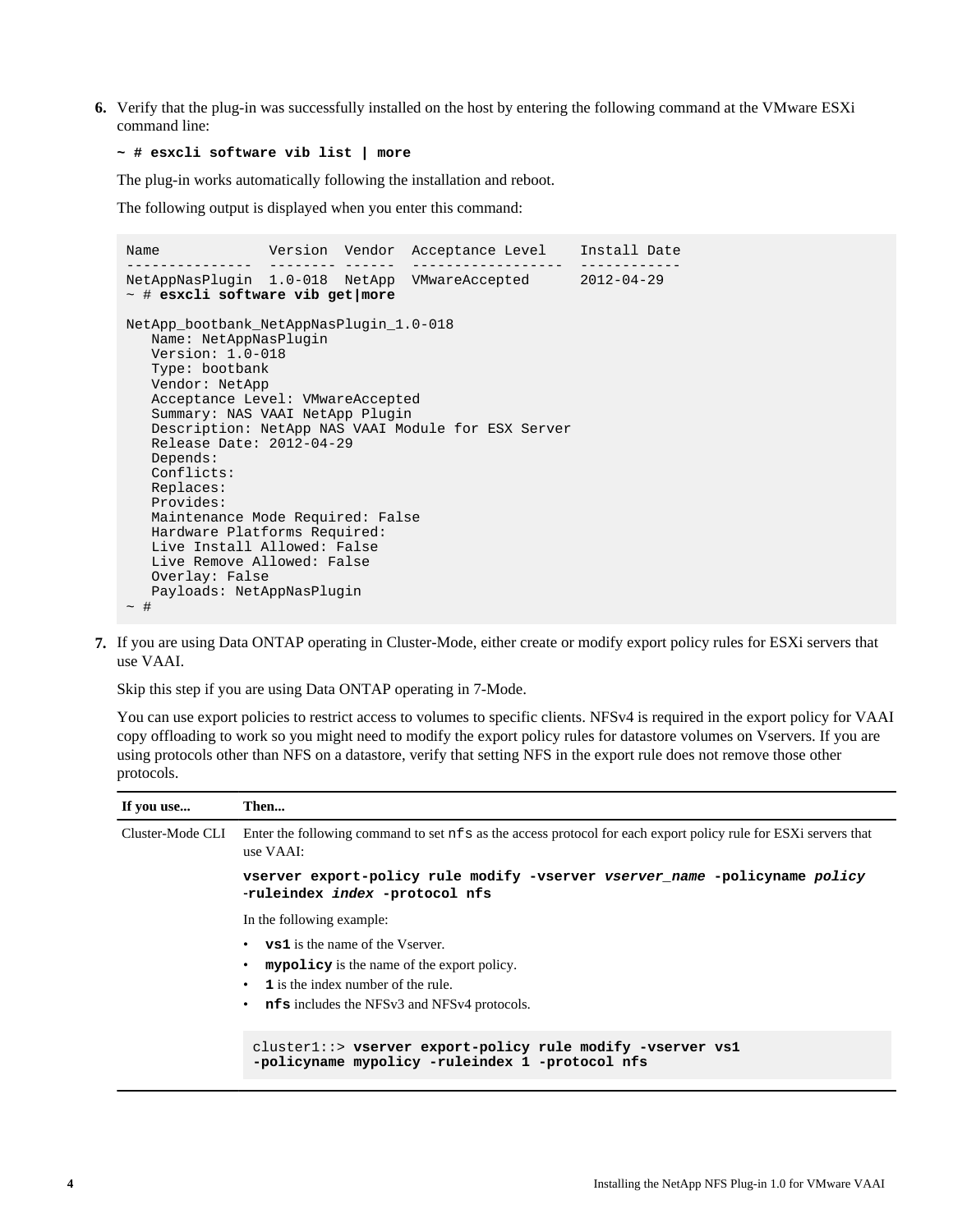| If you use                             |    | Then                                                                                                                                                                          |
|----------------------------------------|----|-------------------------------------------------------------------------------------------------------------------------------------------------------------------------------|
| Cluster-Mode<br><b>Element Manager</b> | a. | $Click Vserver > export-policy > rule.$                                                                                                                                       |
|                                        | b. | Select each export-policy rule from the rule index and select the ESX server or subnet.                                                                                       |
|                                        | c. | Enter <b>nfs</b> for Access Protocol.                                                                                                                                         |
|                                        | d. | Click modify.                                                                                                                                                                 |
| OnCommand<br><b>System Manager</b>     |    | <b>a.</b> From the <b>Home</b> tab, double-click the appropriate cluster.                                                                                                     |
|                                        |    | <b>b.</b> Expand the <b>Vservers</b> hierarchy in the left navigation pane.                                                                                                   |
|                                        | c. | In the navigation pane, select the Vserver with VAAI-enabled datastores, and then click <b>Policies &gt; Export</b><br>Policies.                                              |
|                                        |    | <b>d.</b> In the Export Policies window, expand the export policy, and then select the rule index.<br>The user interface does not specify that the datastore is VAAI enabled. |
|                                        | е. | Click <b>Modify Rule</b> to display the Modify Export Rule dialog.                                                                                                            |
|                                        | f. | Under Access Protocols, select NFS to enable all versions of NFS.                                                                                                             |
|                                        | g. | Click OK.                                                                                                                                                                     |

If you are starting with a new system, you need to create export policies and rules for the root volume and for each NFS datastore volume. For more information about creating export policy rules, see the Data ONTAP File Access and Protocols Management Guide for Cluster-Mode and [Technical Report 4068: VMware vSphere 5 on NetApp Clustered Data ONTAP](http://www.netapp.com/us/media/tr-4068.pdf) [8.1](http://www.netapp.com/us/media/tr-4068.pdf).

**8.** If you are using Data ONTAP operating in 7-Mode, use the exportfs command for exporting volume paths.

Skip this step if you are using Data ONTAP operating in Cluster-Mode.

For more information about the export fs command, see the Data ONTAP File Access and Protocols Management Guide for 7-Mode or the man pages.

#### **Example**

When exporting the volume, you can specify a host by name or IP address, a subnet, or a netgroup. You need to specify IP address, subnet, or hosts for both the rw and root options. For example:

sys1> exportfs -p root=192.168.42.227 /vol/VAAI

You also can have a list separated by colons. For example:

sys1> exportfs -p root=192.168.42.227:192.168.42.228 /vol/VAAI

If you export the volume with the actual flag, the export path should have a single component for copy offload to work properly. For example:

sys1> exportfs -p actual=/vol/VAAI,root=192.168.42.227 /VAAI-ALIAS

**Note:** Copy offload does not work for multi-component export paths.

- **9.** If you have not already done so, mount the NFS datastore on the ESXi host by performing the following steps:
	- a) Enter the following command:
		- **~ # esxcfg-nas -a mount\_point\_name -o 192.168.42.80 -s /volume\_path**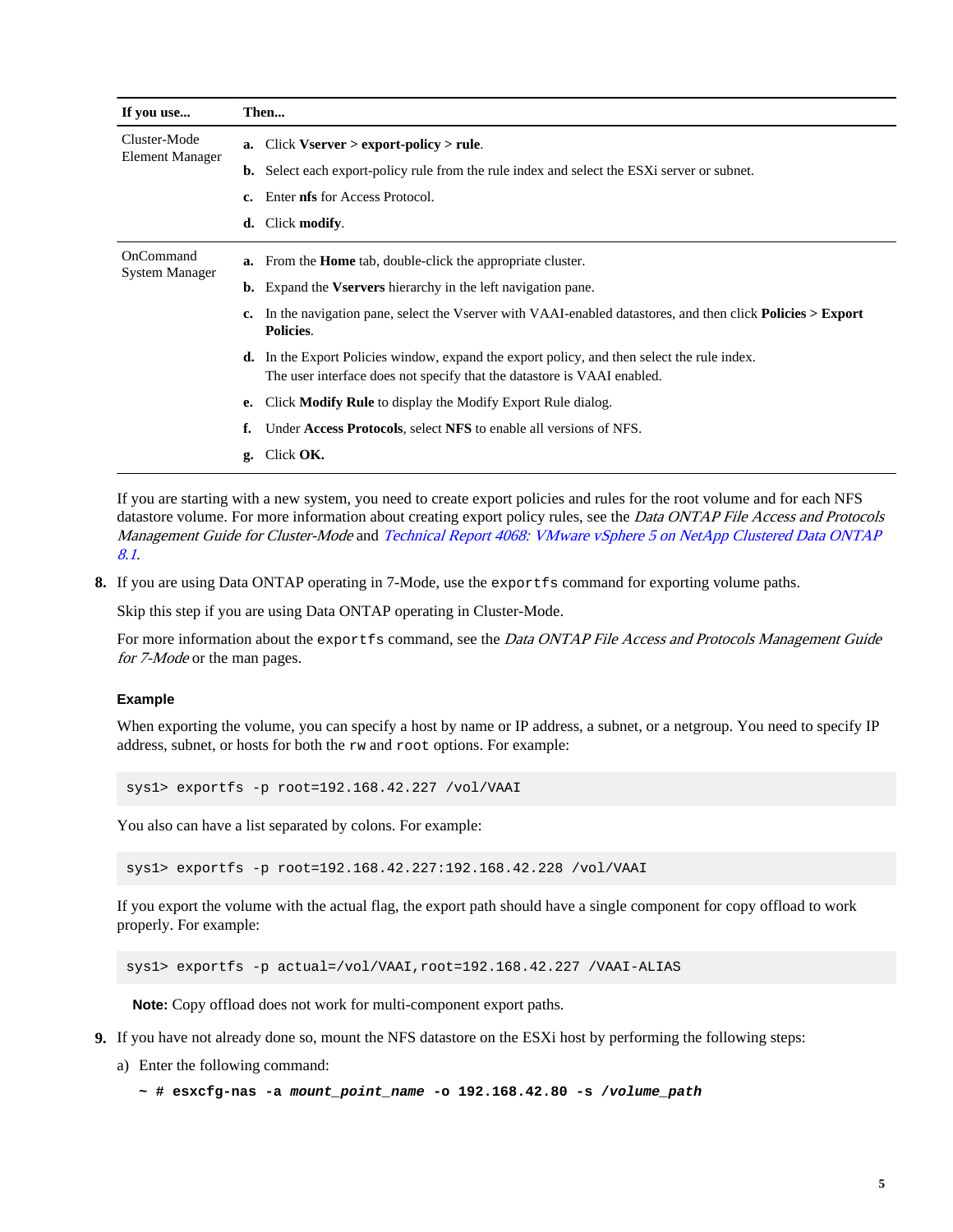#### **Example**

The following example shows the Cluster-Mode command for mounting the datastore and the resulting output:

```
~\sim~\#~ esxcfg-nas -a onc_src -o 192.168.42.80 -s /onc_src
Connecting to NAS volume: onc_src
/onc_src created and connected.
```
For 7-Mode systems, the /vol prefix precedes the NFS volume name. The following example shows the 7-Mode command for mounting the datastore and the resulting output:

```
~\sim~\#~ esxcfg-nas -a vms_7m -o 192.168.42.69 -s /vol/vms_7m
Connecting to NAS volume: /vol/vms_7m
/vol/vms_7m created and connected.
```
b) Enter the following command:

```
~ # esxcfg-nas -l
```
The following output is displayed:

VMS\_vol103 is /VMS\_vol103 from 192.168.42.81 mounted available VMS\_vol104 is VMS\_vol104 from 192.168.42.82 mounted available dbench1 is /dbench1 from 192.168.42.83 mounted available dbench2 is /dbench2 from 192.168.42.84 mounted available onc\_src is /onc\_src from 192.168.42.80 mounted available

Upon completion, the volume is mounted and available in the /vmfs/volumes directory.

**10.** Verify that the mounted datastore supports VAAI by using one of the following methods:

| If you use     | Then                                                                                                                                                                                                                                                                                                                                      |
|----------------|-------------------------------------------------------------------------------------------------------------------------------------------------------------------------------------------------------------------------------------------------------------------------------------------------------------------------------------------|
| ESXi CLI       | Enter the following command:                                                                                                                                                                                                                                                                                                              |
|                | - # vmkfstools -Ph /vmfs/volumes/onc src/                                                                                                                                                                                                                                                                                                 |
|                | The following output is displayed:                                                                                                                                                                                                                                                                                                        |
|                | NFS-1.00 file system spanning 1 partitions.<br>File system label (if any):<br>onc src Mode: public Capacity 760 MB, 36.0 MB available,<br>file block size 4 KB<br>UUID: fb9cccc8-320a99a6-0000-000000000000<br>Partitions spanned (on "notDCS"):<br>nfs:onc src<br>NAS VAAI Supported: YES<br>Is Native Snapshot Capable: YES<br>$\sim$ # |
| vSphere client | a. Click ESXi Server $>$ Configuration $>$ Storage.                                                                                                                                                                                                                                                                                       |

For more information about VMware vStorage over NFS, see the Data ONTAP File Access and Protocols Management

**b.** Look in the Hardware Acceleration column for an NFS datastore with VAAI enabled.

Guide for Cluster-Mode or Data ONTAP File Access and Protocols Management Guide for 7-Mode.

For details about configuring volumes and space in the volumes, see the Data ONTAP Logical Storage Management Guide for Cluster-Mode or Data ONTAP Storage Management Guide for 7-Mode.